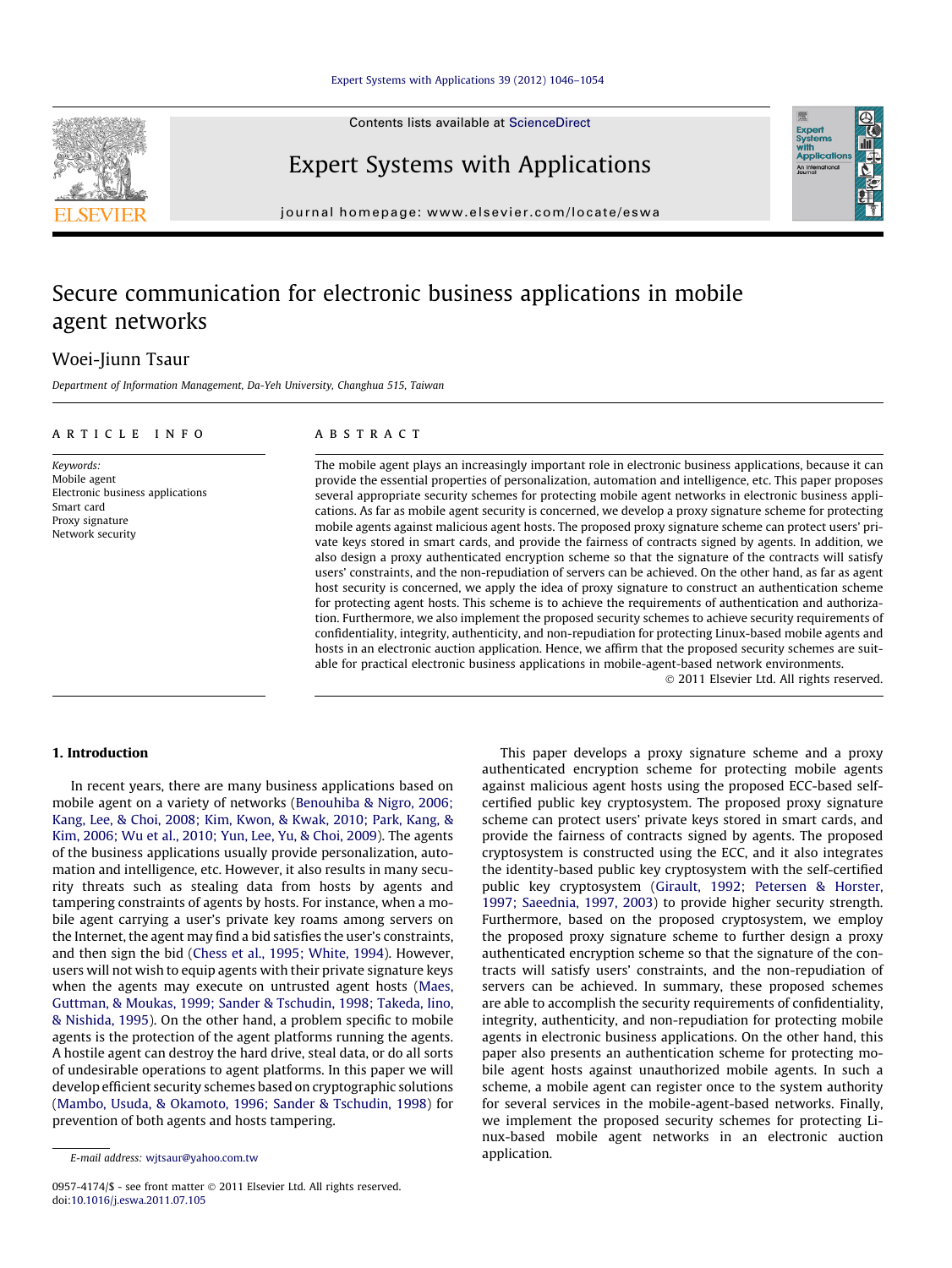The rest of this paper is organized as follows. In Section 2, we briefly describe the elliptic curve cryptosystems. Section 3 first develops an efficient public key cryptosystems, and then several security schemes constructed using it are designed for protecting mobile-agent-based electronic business applications. In Section [4,](#page--1-0) security analyses about attacks on the proposed schemes consolidate the feasibility of the schemes. Performance evaluation of the proposed schemes, which is measured by the required computational effort and communicational cost, is given in Section [5.](#page--1-0) In Section [6,](#page--1-0) we present the implementation of the proposed schemes on an electronic auction application. Finally, some concluding remarks are presented in Section [7](#page--1-0).

#### 2. Elliptic curve cryptosystems (ECC)

Assume that  $P$  is a point with order  $n$  on an elliptic curve  $E$ :  $y^2 = x^3 + ax + b \pmod{p}$ , where  $4a^3 + 27b^2 \neq 0 \pmod{p}$ , and Q is some other point on the same curve. Let  $P = (x_P, y_P)$ ,  $Q = (x_O, y_O)$ , and  $P + Q = R = (x_R, y_R)$ . If  $x_P \neq x_Q$ , set  $\lambda = \frac{y_Q - y_P}{x_Q - x_P}$ ; if  $x_P = x_Q$ , set  $\lambda = \frac{3x_P^2 + a}{2y_P}$ . Then the point  $R = (x_R, y_R)$  can be defined by using the following formulae:

 $\mathsf{x}_{\mathsf{R}} = \lambda^2 - \mathsf{x}_{\mathsf{P}} - \mathsf{x}_{\mathsf{Q}}$  $y_R = (x_P - x_R)\lambda - y_P$ 

In ECC, the elliptic curve discrete logarithm problem (ECDLP) is to determine an integer  $x (0 \le x \le n - 1)$  such that  $Q = x \cdot P$  if such an  $x$  exists. As long as  $n$  and  $p$  are large enough, it is computationally intractable to find  $x$  with knowing  $E$ ,  $Q$ , and  $P$ . [Koblitz \(1987\) and](#page--1-0) [Miller \(1986\)](#page--1-0) implemented this characteristic to elliptic curve cryptosystems. We need 1024-bit keys when using modular exponentiation schemes, like RSA or ElGamal cryptosystems, but we can get the same security level only using 160 bits in ECC.

In addition, RSA needs to generate  $N_i = p_i \cdot q_i$  for each user, respectively; however, ECC generates only fixed public information stored at SA, and can afterwards uses it repeatedly. Therefore, the storage cost required by ECC is less than that required by RSA.

#### 3. Security schemes for protecting mobile agent networks

In this section, we first develop an efficient public key cryptosystems, and then several security schemes constructed using it are designed for protecting mobile-agent-based electronic business applications.

#### 3.1. Initialization

The entities in the system are a system authority  $(SA)$ , users  $(U<sub>i</sub>)$ , hosts  $(H_i)$ , and mobile agents  $(MA)$  generated by specific users. We assume that SA is responsible for key generation and user registration. We then define the notations used in the proposed schemes as follows:

- $\bullet$  p: a field size, where p is typically either an odd prime or a power of 2 in general applications, and its length is about 160 bits.
- An elliptic curve *E* over  $F_p$ :

E:  $y^2 = x^3 + ax + b$ , where the two field elements  $a, b \in F_p$  and  $4a^3 + 27b^2 \neq 0$  (mod p), and all the points  $(x,y)$ ,  $x \in F_p$ ,  $y \in F_p$ , on E form the set of  $E(F_p)$  containing a point O called the point at infinity.

- B: a base point of order *n* over  $E(F_p)$ , where *n* is a large prime (160 bits) and the number of  $F_p$ -rational points on E, denoted by #  $E(F_p)$ , is divisible by *n*.
- $s_{SA}$ : SA's private key, where  $s_{SA} \in [2, n 2]$ .
- $P_{SA}$ : SA's public key, where  $P_{SA}$  =  $S_{SA}$   $\cdot$  B (" $\cdot$ " means the multiplication of a number and an elliptic curve point.).
- $\bullet$  h(): a one-way hash function that accepts a variable length input and produces a fixed length output value  $i$ , where  $j \in [2,n-2]$  and its length is 160 bits. The one-way hash function  $h()$  should satisfy the properties ([Harn, 1994\)](#page--1-0) that given  $h(x)$ , it is computationally infeasible to find  $x' \neq x$  such that  $h(x') = h(x)$ , meanwhile,  $h(x') \neq h(x)$  if and only if  $x' \neq x$ .
- $\bullet$  *X(P)*: output the *x*-coordinate of point *P*.

After that, SA publishes E, B, p, n,  $P_{SA}$  and h, while keeping  $s_{SA}$ secret.

#### 3.2. The proposed public key cryptosystems

The operations of the proposed public key cryptosystems are divided into two phases: the system setup phase and the key generation phase.

#### 3.2.1. The system setup phase

SA creates a system public key and some public parameters in this phase, and then SA releases these parameters. SA randomly chooses a numbers $<sub>SA</sub>$  and keeps it secret. Then SA computes the</sub> system public key

$$
P_{SA}=s_{SA}\cdot B
$$

#### 3.2.2. The key generation phase

User  $U_i$  and host  $H_i$  perform the following steps to register to SA, and obtain the corresponding public key, respectively. They also compute their private keys in this phase.

- Step 1.  $U_i$  and  $H_i$  execute the following tasks, respectively:
- (1-1) Select an identity information, denoted by  $I_i$ .
- (1-2) Randomly choose an integer  $x_i \in [2, n 2]$  as the master key.
- (1-3) Compute  $Z_i = h(x_i||I_i) \cdot B$
- $(1-4)$  Submit  $\{I_i, Z_i\}$  to SA.
	- Step 2. SA executes the following tasks for  $U_i$  and  $H_i$ , respectively:
- (2-1) Randomly choose a time-variant integer  $k_i \in [2, n 2]$ .
- (2-2) Compute a public key  $P_i$  and its witness  $w_i$ , where

$$
P_i = Z_i + (k_i - h(I_i)) \cdot B = (P_{ix}, P_{iy})
$$
  

$$
w_i = k_i + s_{SA} \cdot (P_{ix} + h(I_i)) \pmod{n}
$$

(2-3) Return  $\{P_i, w_i\}$  to  $U_i$  and  $H_i$ , respectively.

Step 3.  $U_i$  and  $H_i$  then execute the following tasks, respectively:

(3-1) Calculate their own private keys as

$$
s_i = w_i + h(x_i || I_i) \pmod{n}
$$

(3-2) Verify the authenticity of 
$$
P_i
$$
 by testing if  
\n
$$
s_i \cdot B = P_i + h(I_i) \cdot B + [(P_{ix} + h(I_i)) \text{ mod } n] \cdot P_{SA}
$$
\n(1)

If the verification result of Eq. (1) is correct, then the participant's public key is  $P_i$  and the corresponding private key is  $s_i$ ; otherwise, it means that the public key  $P_i$  is altered in the transmission. For the consideration of security, the private key  $s_i$ is stored in a smart card for subsequent electronic business applications.

In the following, we show that the private key  $s_i$  and the corresponding public key  $P_i$  satisfy Eq. (1).

**Theorem 1.** User  $U_i$  and host  $H_i$  can utilize Eq. (1) to verify his/her public key  $P_i$  by himself/herself.